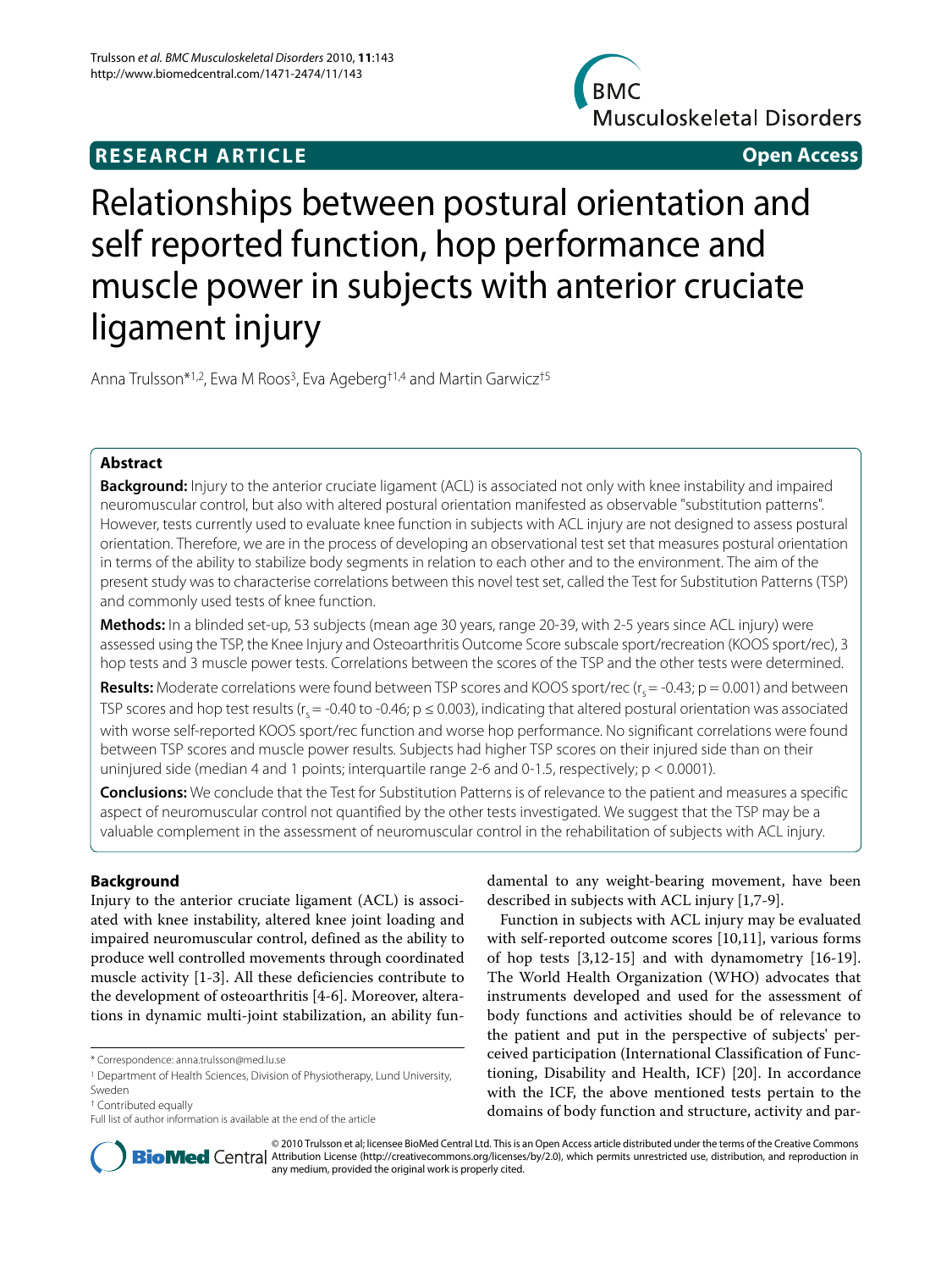ticipation, hence describing not only important aspects of a subject's knee function, but also the consequences for the individual. However, although these commonly used tests involve all ICF domains they do not reflect alterations in dynamic multi-joint stabilization, despite the fact that this is of special importance in joints with both mechanical and dynamic instability, as in subjects with ACL injury [[2](#page-7-13)[,9](#page-7-5)]. Moreover, both hop tests and muscle power tests mainly measure parameters such as distance, height and power, although it is known that persistent changes in neuromuscular control cannot be detected by such measures alone [\[21](#page-7-14)].

To enable the assessment of dynamic multi-joint stabilization, we recently embarked upon the development of a new observational test set measuring dynamic joint stability as the ability to stabilize body segments in relation to each other and to the environment (postural orientation [\[22](#page-7-15)]) during weight-bearing movements [[23\]](#page-8-0). An alteration in this ability is defined as a substitution pattern. The first evaluation of the test set, called the Test for Substitution Patterns (TSP), showed that subjects with ACL injury display more frequent and/or more clearly present substitution patterns on their injured, and to a lesser extent also on their uninjured side, than do uninjured controls. Moreover, substitution patterns could be detected not only in the region of the injured knee joint but also in the region of adjacent joints [\[23](#page-8-0)].

The main aim of the present study was to characterise the relationships between TSP scores and a patient-relevant outcome score (Knee Injury and Osteoarthritis Outcome Score, KOOS, subscale sport/recreation (sport/rec) [[10\]](#page-7-6)), between TSP scores and 3 hop tests [[12\]](#page-7-8) and between TSP scores and 3 muscle power tests [[16\]](#page-7-10). We also compared TSP scores for subjects' injured and uninjured sides. Since the TSP is designed to measure postural orientation, a complex aspect of neuromuscular control that should be of relevance to subjects' selfreported function, we hypothesized that TSP scores would show some correlation to KOOS sport/rec scores. For the same reason, we also expected to find some correlation between TSP scores and hop test results, since hop performance requires a certain level of complex coordinated muscular activity. In contrast, we did not expect to find any correlation between TSP scores and muscle power results, since muscle power *per se* represents the ICF domain body function and structure, not requiring the same amount of complex coordinated muscular activity. Nevertheless a comparison between TSP and muscle power test results was of interest since muscle power testing is very often used in the evaluation of individuals with ACL-injury.

#### **Methods**

This double-blind, cross-sectional study was approved by the Research Ethics Committee of Lund University. All subjects gave their written informed consent to participate.

#### **Subjects**

The 53 subjects with ACL injury included in the present study were from a cohort of 54 subjects with ACL injury, with and without surgical reconstruction, included in a cross-sectional study on muscle power and functional performance [[18](#page-7-16)]. These 54 subjects were, in turn, part of a subgroup of 121 subjects with ACL injury included in a randomized controlled trial (RCT) comparing the outcome of training and surgical reconstruction versus training only [[24\]](#page-8-1).

The inclusion criteria for the RCT were: complete ACL rupture, age 18-35 years, a moderate to high level of physical activity (corresponding to 5-9 on the Tegner Activity Scale, which ranges from 0 (least strenuous activity for the knee) to 10 (most strenuous activity for the knee) [[25\]](#page-8-2)). All subjects followed a moderately aggressive training programme for at least 4 months, supervised by physiotherapists. The original 121 subjects in the RCT were investigated within four weeks of injury (for details see [[24\]](#page-8-1)).

Of the 121 subjects in the RCT, 92 fulfilled the inclusion criteria of 2-5 years since injury at the time of the present investigation. Four subjects were excluded; one due to pregnancy, and 3 subjects because they had used crutches during the past 3 months. Two subjects could not be reached, 18 subjects declined to participate, 8 cancelled the appointment due to reasons unrelated to their injury, and 6 subjects did not show up for the assessment,

#### **Table 1: Characteristics of the 53 subjects**

| Characteristic                              |                      |
|---------------------------------------------|----------------------|
| Age, mean $\pm$ SD (min-max) years          | $30 \pm 5.2$ (20-39) |
| Women, $n$ $(\%)$                           | 15 (28)              |
| BMI, mean $\pm$ SD kg/m <sup>2</sup>        | $24.6 \pm 3.4$       |
| Surgically reconstructed, n (%)             | 36 (68)              |
| Injured right knee, n (%)                   | 27(51)               |
| >2-year old contralateral ACL injury, n (%) | 11 (21)              |
| Tegner activity level, median (quartiles)   | 4(2, 6)              |
|                                             |                      |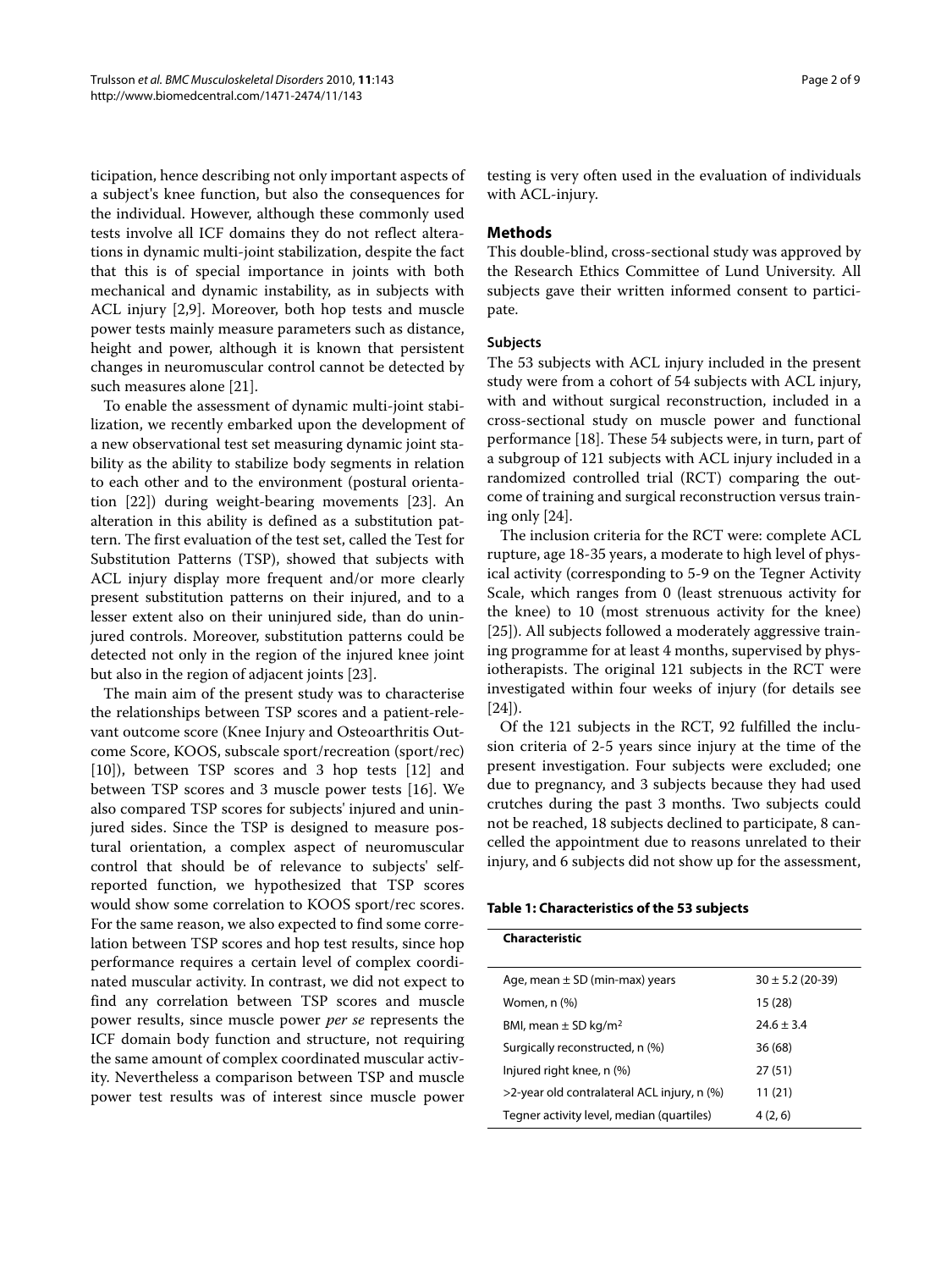leaving 54 patients for assessment (for details see [\[18\]](#page-7-16)). One of these 54 subjects declined to perform the TSP test, yielding 53 subjects, of which 15 were women (Table 1).

Data in the present study were collected at a mean of 3 years (SD 0.9, range 2-5 years) after injury, and at the same time as the study on muscle power and functional performance [\[18](#page-7-16)], and are not part of the RCT protocol. The outcome of the RCT will be presented separately.

#### **Procedure**

Subjects were assessed using the TSP, KOOS sport/rec, 3 hop tests [[12](#page-7-8)] and 3 muscle power tests [[16\]](#page-7-10). Subjects were encouraged to continue their daily activities as usual before their test session, but not to participate in any strenuous activity the day before. The tests were performed in the following order, with the right leg being tested first and with an interval of only a few minutes between the tests: 1) the TSP; 2) 5 minutes of warm-up (stationary cycling, squats, toe rises and jumps); 3) vertical jump, one-leg hop test for distance and side hop; 4) knee extension power test, knee flexion power test and leg press power test (these in a randomized order). Subjects were dressed in shorts and T-shirt. While performing the hop tests and muscle power tests and the subtest "Forward lunge from stairs" in the TSP, they also wore trainers.

All tests were performed in a blinded manner. The examiner was given no information on which leg was injured, and had no knowledge of the subjects' Tegner scores. Tubi-grip® stockings (MEDLOCK Medical, Oldham, UK) covered both knee joints to hide possible scars from knee surgery. The subjects were given no information on what the examiner was observing or scoring during the five subtests (see below) included in the TSP.

#### **The TSP**

The TSP has been described in detail previously [[23](#page-8-0)]. In brief, it is an observational test set evaluating the ability to maintain an appropriate relationship between the body segments, and between the body and the environment when performing weight-bearing movements [[22\]](#page-7-15). The focus is on the detection of predefined substitution patterns in the legs, trunk, arms and/or neck, such as: 1) increased pronation of the supporting foot compared to standing on two legs; 2) knee medial to the supporting foot (knee not in line with hip and foot); 3) lateral displacement of the hip-pelvis region on the supporting side; 4) displacement of the trunk (for instance, forward bending or lateral displacement of the trunk) on the supporting side; 5) displacement of the arms; 6) shorter stride; 7) increased support from the hands, or taking a more careful stride on one of the two sides; 8) avoidance of weight bearing on the back leg during return in forward lunge

and/or 9) displacement of body weight to either side. Note that, the same substitution pattern can be observed in more than one subtest - see just below.

The first evaluation of the TSP consisted of 9 subtests [[23\]](#page-8-0). Five of these subtests showed an ability to discriminate between patients and uninjured controls in that study, and were therefore used in the present study: "Body weight-altering test" (including substitution patterns 1, 2, 3, 4 and 5), "Tip-toe standing knee flexion" (including substitution patterns 2, 3, and 4), "Knee flexion-extension standing on one leg" (including substitution patterns 1, 2, 3, and 4), "Forward lunge from stairs" (including substitution patterns 2, 4, 6, 7 and 8), and finally "Mini-squat" (including substitution pattern no. 9), yielding a total of 18 possible substitution patterns. The subtests were demonstrated by the same examiner, who also gave standardized instructions to the participants. The subtests were performed in a random order; each subtest being performed five times in succession.

The presence of substitution patterns during the 5 subtests was scored for each leg separately using a fourpoint, ordinal scale (0-3), where "0" denotes no substitution pattern present; "1" denotes substitution pattern possibly present; "2" denotes substitution pattern clearly present; and "3" denotes subject performed very poorly (for example not able to perform the predefined number of times or with no similarity to the task). The scores 1-3 were awarded when the substitution pattern was observed in at least three out of the five times the subtest was performed.

Note that the TSP total score for an individual subject is the sum of the scores awarded for all five subtests, and has a possible range from 0 points (indicating no substitution pattern present) to 54 points (3 points  $\times$  18 substitution patterns).

## **KOOS**

The KOOS [\[10](#page-7-6)], Swedish version [[26](#page-8-3)], was used for subjects' ratings of their knee symptoms. The KOOS is a disease-specific, self-administrated questionnaire with 42 questions in 5 subscales (pain, symptoms, activities of daily living, sport and recreation, and quality of life), with a scale extending from 0, indicating extreme problems, to 100, indicating no problems. In this study, the KOOS subscale sport/rec was used because of its relevance to hop performance, muscle power and postural orientation (Table 2).

#### **Hop tests**

The hop tests used in the study were the vertical jump, the one-leg hop and the side hop, and were performed according to Gustavsson et al. [[12](#page-7-8)], described in detail previously [[18\]](#page-7-16). In brief, subjects attempted to maximize the jump height while performing 3 approved trials for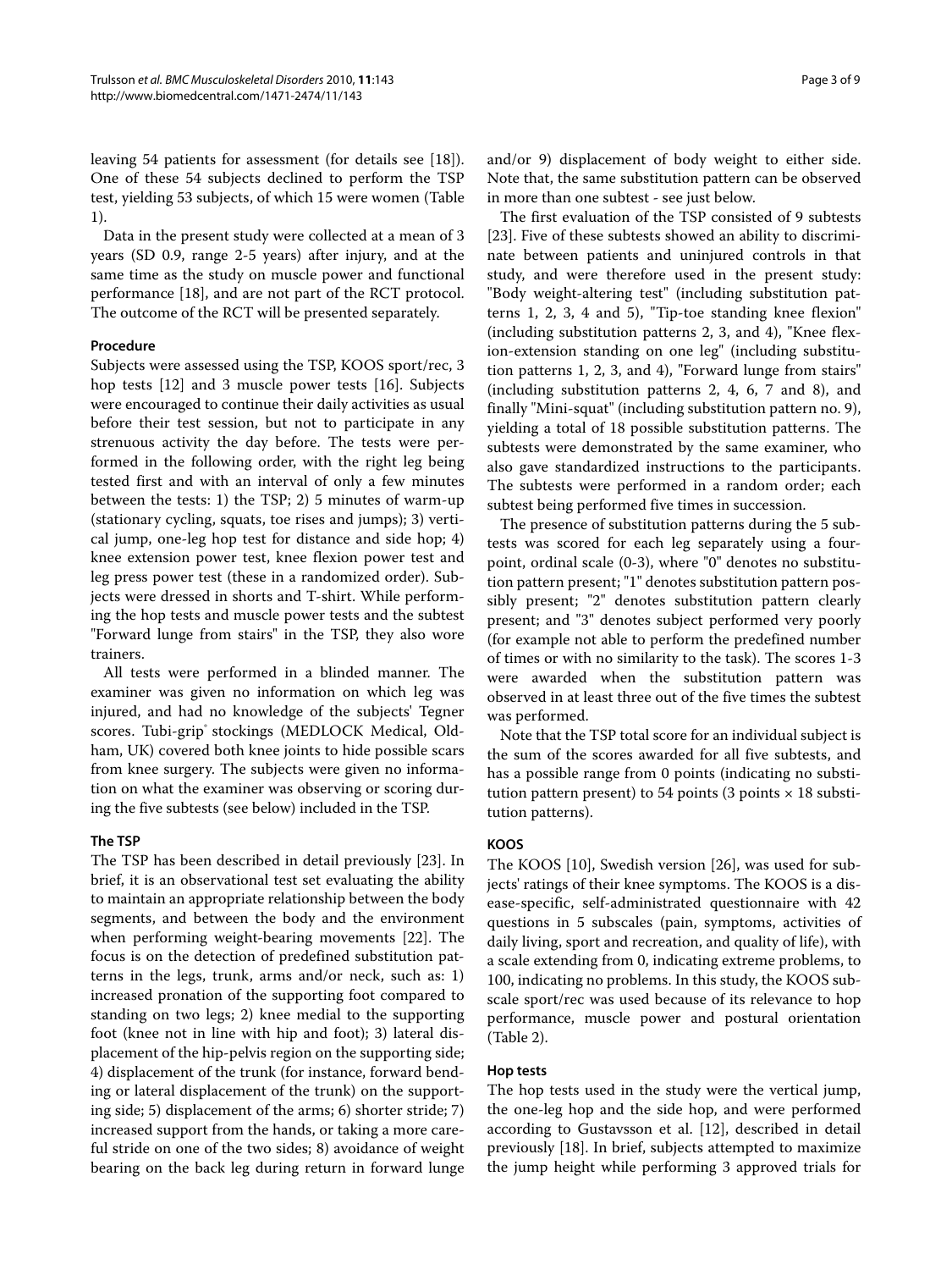| KOOS sport/rec Hop test |                    |                  |                | Muscle power       |                  |                  |
|-------------------------|--------------------|------------------|----------------|--------------------|------------------|------------------|
|                         | Vertical jump (cm) | One-leg hop (cm) | Side hop (n)   | Knee extension (W) | Knee flexion (W) | Leg press (W)    |
| $75 \pm 3.5$            | $16.1 \pm 0.6$     | $131.1 \pm 3.3$  | $36.3 \pm 2.0$ | $239.1 \pm 11.3$   | $164.3 \pm 7.5$  | $476.1 \pm 20.0$ |

**Table 2: Scores for KOOS sport/rec, hop tests and the muscle power tests for the subjects' injured side**

Values given are means ± SE, n = 53. KOOS sport/rec = Knee Injury and Osteoarthritis Outcome Score, subscale sport and recreation.

the vertical jump. The height of the jump was measured by a computerized system (Muscle Lab; Ergotest Technology, Oslo, Norway) using a field of infrared light  $(-10$ mm above the floor) to measure the flight time. The height of the jump (cm) was then calculated by the system. The one-leg hop for distance was performed taking off and landing on the same foot, with the hands placed on the back, and was measured by the test leader from the big toe at the push-off to the heel at landing (cm). Side hops were performed as the maximum number of side hops on one leg during a period of 30 seconds. The subjects jumped from side to side outside 2 parallel tapestrips 40 cm apart. The jumps were videotaped and the number of successful hops on each leg was recorded. The best results for each leg in each test were used in the analysis.

#### **Muscle power tests**

The muscle power tests were performed according to Neeter et al. [\[16](#page-7-10)] and have previously been described in detail [[18\]](#page-7-16). Briefly, the tests were performed in weight training machines, where the average power was calculated by a computerized muscle function measuring system (Muscle Lab, Ergotest Technology) with 5 maximum trials at 5 weight levels. The knee extension power test was performed from ~110° of knee flexion to full knee extension, on one leg at a time, and was chosen to reflect quadriceps muscle power (open chain exercise). The knee flexion power test was performed from full knee extension to ~110° of knee flexion, chosen to reflect hamstring muscle power (open chain exercise), on one leg at a time. The leg press power test was chosen to reflect lower extremity muscle power during leg press (closed chain exercise), and was performed with a starting position of  $\sim$ 90° of knee and hip flexion and a final position with the knee in full extension, on one leg at a time.

#### **Statistics**

The TSP is scored on an ordinal scale and the median and range were therefore used to characterise the data. All calculations and statistical analyses were carried out using SPSS version 15.0. In the within-group comparisons, the Wilcoxon signed rank test was used, and in the between-group comparisons, the Mann-Whitney U test was used. P-values less than or equal to 0.05 were considered statistically significant. Spearman's rank correlation coefficient was used as a measure of correlation.

There were no statistically significant differences in the TSP total scores for the surgically reconstructed and nonsurgically treated subjects. This was true for both the subjects' injured side: median total score 3.5 points (range 0-17) for reconstructed subjects, and 4.0 points (range 0- 18) for non-surgically treated subjects ( $p = 0.88$ ), and for the uninjured side: median total score 1 point (range 0-8) and 1 point (range 0-4), respectively ( $p = 0.76$ ). Since this was the case, the data from all subjects were pooled together in the analysis, irrespective of whether they had undergone ACL-reconstruction or not.

## **Results**

## **TSP scores**

On the subjects injured side, irrespective of whether the knee had undergone ACL-reconstruction or not, there was a higher TSP total score, median 4 points (interquartile range 2-6), than on the uninjured side, median 1 point (interquartile range 0-[1](#page-4-0).5) ( $p < 0.0001$ ) (Figure 1). The TSP total score in this study ranged from 0-18 points for the injured side and from 0-8 points for uninjured side.

Statistically significant differences were also found between the injured and uninjured sides for the five different subtests in the TSP ( $p < 0.001$  to  $p = 0.008$ ). Figure [2](#page-4-1) shows the median values for each of the five subtests, for the injured and uninjured sides. Eight subjects (15%) showed no substitution patterns on their injured side, while 22 subjects (42%) showed no substitution patterns on their uninjured side.

#### **KOOS sport/rec, hop test and muscle power test results**

Mean values of the scores obtained with the KOOS sport/ rec, hop test and muscle power test are presented in Table 2.

## **Relationships between TSP, KOOS sport/rec, hop test and muscle power results**

The scatter plots in Figure [3](#page-5-0)a-g show the relationships between the scores obtained with the TSP, KOOS sport/ rec, hop tests and muscle power results for each subject.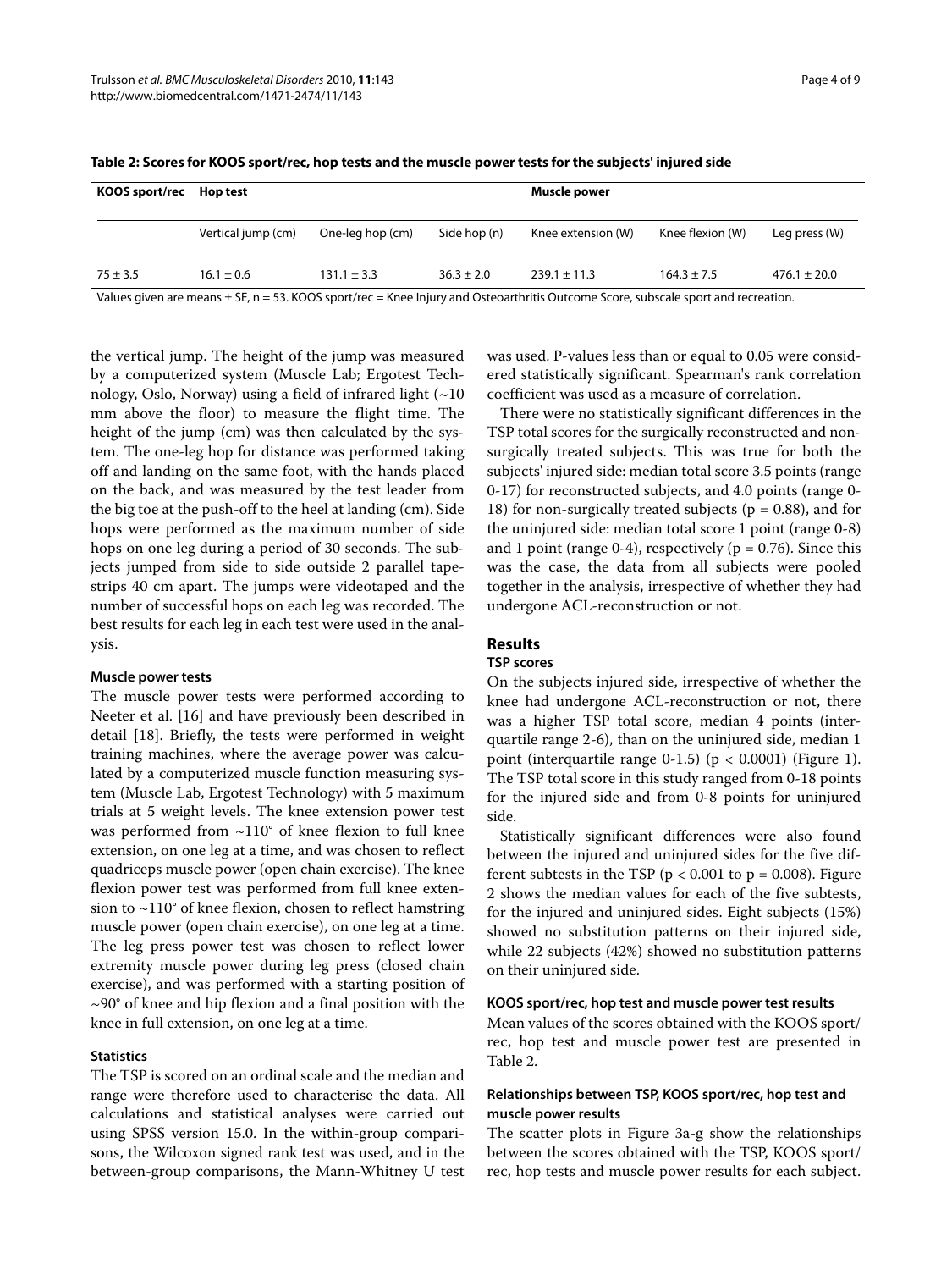<span id="page-4-0"></span>

Spearman's rank correlation coefficients  $(r<sub>s</sub>)$  were calculated for all comparisons and are given in the individual diagrams. Moderate correlations were observed between TSP scores and KOOS sport/rec scores  $(r_s = -0.43,$  Figure [3a](#page-5-0)) and between TSP scores and hop test results ( $r_s = -$ 0.40 to -0.46, Figure [3](#page-5-0)b-d), indicating a higher extent of substitution patterns being correlated to worse selfreported sport and recreation function and worse hop performance. In contrast, no significant correlations were seen between TSP scores and muscle power results (Figure [3](#page-5-0)e-g).

<span id="page-4-1"></span>

#### **Discussion**

The main findings of the present study were moderate correlations between TSP scores and KOOS sport/rec and between TSP scores and hop test performance, but no significant correlations between TSP scores and muscle power results. These findings indicate that the TSP is of patient relevance, and reflects a specific aspect of neuromuscular control not quantified by the other tests investigated. The patients had a higher TSP total score on their injured side than on their uninjured side, in accordance with previous findings.

As hypothesized, the results of this study indicate that the TSP measures aspects of neuromuscular control not quantified by commonly used self-reported questionnaires, hop tests and muscle power tests. We suggest that the TSP reflects and quantifies the *quality* of a movement with respect to dynamic joint stability [[1\]](#page-7-0) and postural orientation [\[22](#page-7-15)]. The fact that this qualitative aspect of performance is not evaluated in hop tests could be one reason why only a moderate correlation was found between TSP scores and the hop test results. Although muscle power is a prerequisite for movement, other abilities such as dynamic joint stabilization, coordination and balance, are also necessary to perform complex movements such as those in the TSP in a well controlled way. This could be one of the reasons of the lack of correlation between the TSP scores and the muscle power results. In particular, the association between lower extremity muscular strength and hop test results in individuals with ACL injury or ACL reconstruction has previously been found to be low to moderate [[27\]](#page-8-4).

According to the ICF, muscle power tests pertain to the domain of body function and structure, while hop tests and the TSP pertain to the domain of activity. Although it could be expected that tests within the same ICF domain should be highly correlated, the moderate correlations found between the TSP and hop tests demonstrate that they only partly measure the same neuromuscular ability, and therefore cannot be considered interchangeable. The KOOS subscale sport/rec, which was chosen because of its relevance to hop performance, muscle power and postural orientation, showed a moderate correlation to the TSP. This implies that the TSP, that we consider to be of patient relevance because of a low occurrence of substitution patterns associated with less self-reported difficulty in the KOOS sport/rec scale, nevertheless captures an aspect of neuromuscular control not assessed by the KOOS sport/rec.

The Lysholm knee scoring scale [\[25](#page-8-2)] was not used in the present study. The main reason for this is that the sensitivity of the Lysholm scale in detecting functional limitations in patients with ACL injury, compared with other diagnostic groups, has been questioned (and may therefore have limited validity) [\[28](#page-8-5)], but also because the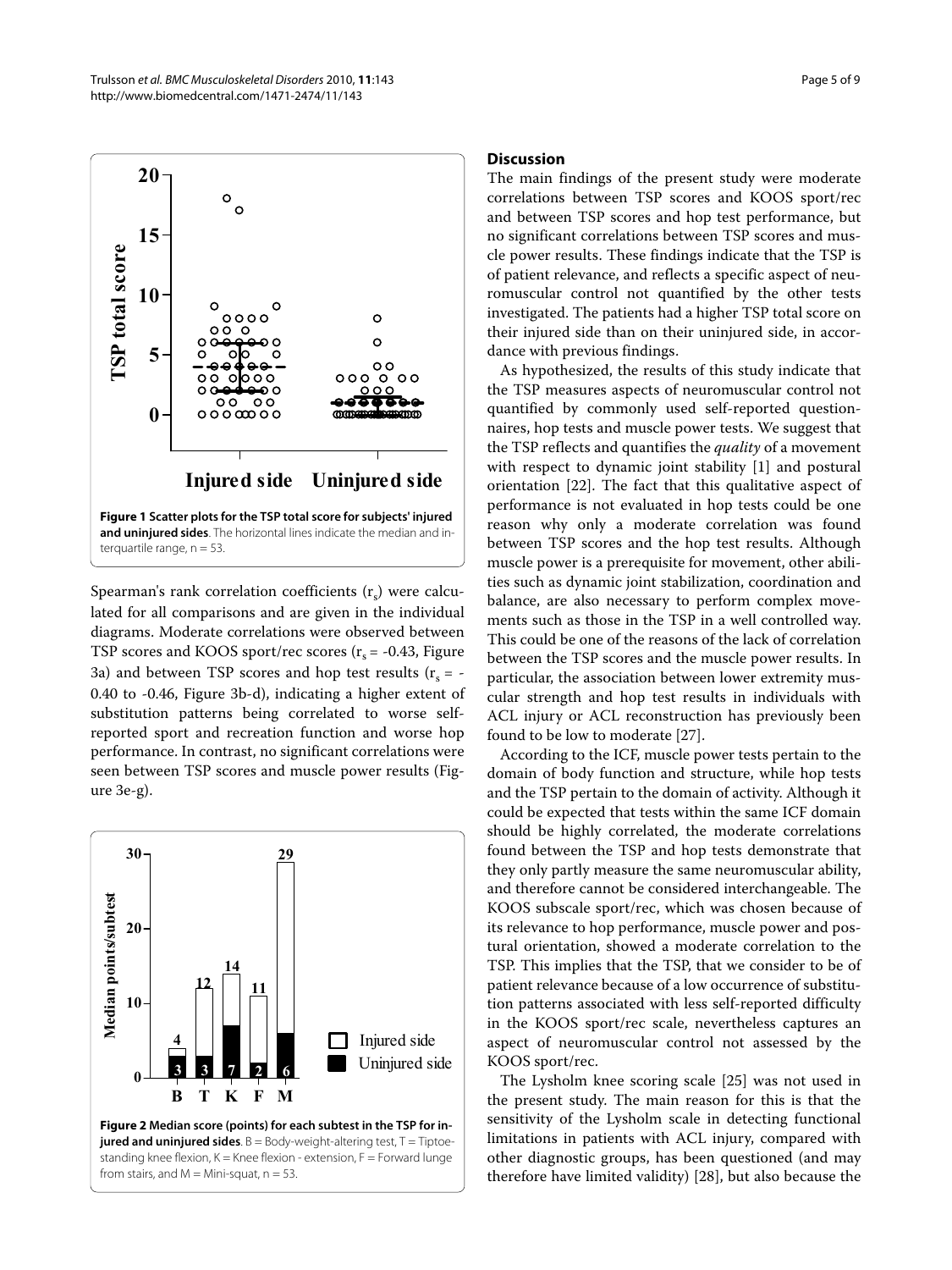<span id="page-5-0"></span>

Lysholm scale has been reported to not accurately identify problems during strenuous activities [[15\]](#page-7-9). Furthermore, Hoher and co-workers found that self administration of the Lysholm score yielded worse scores

than completion by an observer [[29\]](#page-8-6). KOOS (sport/rec), on the other hand, is a more relevant instrument regarding the aims and issues in the present study because it is a patient-centred instrument, while the Lysholm knee scor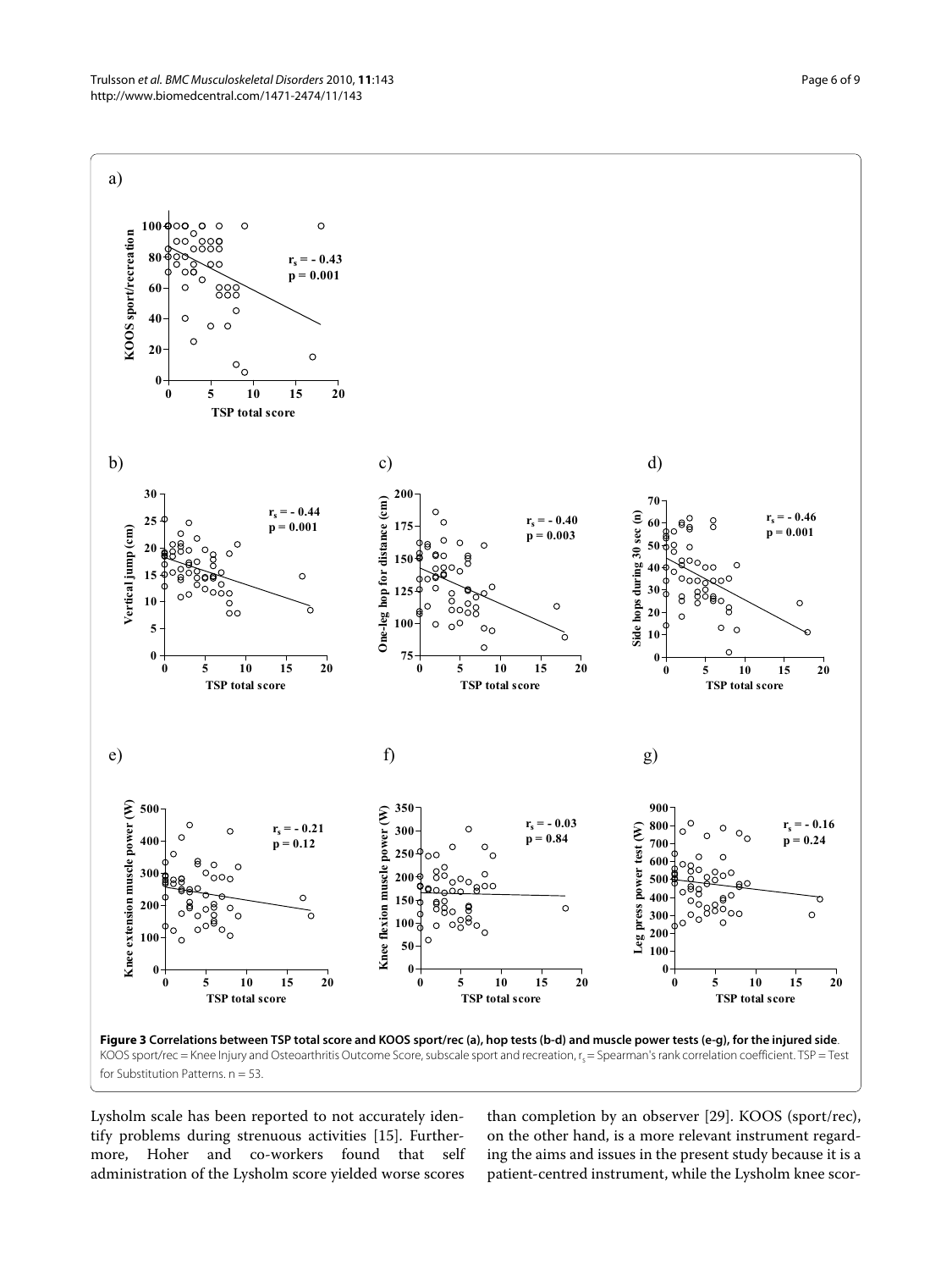ing scale focuses on the perspective of the operating surgeons and orthopaedic measurements.

The subjects with ACL injury in this study did not constitute a homogeneous group. Almost 70% (Table 1) had been treated with reconstruction and training, while the rest underwent training only, some may have had mechanical instability, others not, and some might have been copers while others were non-copers. However, since the main focus of this study was the relation between the TSP and self-reported function, hop performance and muscle power, and not between different groups of patients, these aspects will have had little or no effect on the results.

In this ACL-injured cohort there seemed to be no statistically significant difference in TSP total scores between surgically reconstructed and non-surgically treated subjects (see Methods). Although not conclusive, this finding is in line with the previous results of Ageberg et al., who reported that reconstructive surgery was not a prerequisite for restoring muscle function [\[18](#page-7-16)]. It is not yet known what causes changes in postural orientation, manifested as substitution patterns in ACL-injured subjects. One may speculate that an important contributing factor is a change in the proprioceptive input from the joints, muscles and ligaments [\[2](#page-7-13)[,9](#page-7-5)[,30](#page-8-7),[31](#page-8-8)], leading to altered information processing in the spinal and supraspinal sensorimotor circuits [[9,](#page-7-5)[30](#page-8-7)[,32\]](#page-8-9). This change in information processing could result in inadequate efferent motor output, in turn causing defective joint stability which, together with mechanical instability, is manifested as an alteration in the position of the knee in relation to the hip and foot [\[33](#page-8-10)], i.e. the observed substitution patterns. Inappropriate control of the muscles acting on adjacent joints has also been observed, for example, as a disturbance in the activation of the gluteus maximus in subjects with recurrent ankle ligament injuries [\[34](#page-8-11)[,35](#page-8-12)]. Taken together, these facts underline the complexity of neuromuscular control, and despite the fact that the sensorimotor aspect of the maintenance of postural orientation is of great importance, it is not reflected by the test instruments commonly used in the rehabilitation of ACLinjured subjects. Further investigations of the underlying mechanisms of substitution patterns are therefore essential, and are already in progress.

Since a difference is often seen between injured and uninjured sides in hop tests and muscle power tests, the higher TSP total scores for the subjects' injured side found in the present study are in line with previous findings [[18\]](#page-7-16). Yet, the TSP is not intended as a diagnostic test for ACL injury. Instead, its main purpose is to provide information on subjects' postural orientation in different weight-bearing positions resembling both conditions in daily life and more strenuous activities where the dynamic stability of the joint is challenged. The TSP

could therefore be of use primarily for the physiotherapist in the identification of impaired neuromuscular control after ACL injury, when planning and carrying out training and rehabilitation without unfavourable substitution patterns, but also when deciding the appropriate time to return to activity and sports after an ACL injury.

Several factors such as validity, generalizability and reliability [[23](#page-8-0)] must be further investigated before the TSP can be used in the clinic. Some limitations of the present study in this regard should be pointed out. The time after injury, 2-5 years, was chosen since ACL-injured individuals have been reported to have the best possible muscle function and self-reported outcomes at this point in time [[3](#page-7-1)[,4](#page-7-2)]. However, the relationships between TSP scores, hop tests and muscle power tests may change over time. It is not clear, for instance, how the presence and/or severity of substitution patterns would be affected by decreased muscle power and hop ability. A longitudinal study must be performed to address this question. Nevertheless, the fact that the subjects in the cohort studied here still displayed substitution patterns, despite having undergone a moderately aggressive training programme under the supervision of physiotherapists for at least 4 months, may suggest that substitution patterns are not easily corrected, even with focussed training, and that they do not disappear over a period of 2-5 years.

In the first study on the TSP, 9 subtests were assessed [[23\]](#page-8-0). Five of these subtests were used in the present study, based on their potential to discriminate between patients and uninjured controls in the former study. These subtests showed statistically significant differences between the injured and uninjured sides in the ACL-injured cohort. It could thus be argued that these five subtests are sufficient to discriminate between injured and uninjured sides or subjects, but further studies are required to finally settle this matter. Nevertheless, the TSP has now been used in two different cohorts with ACL-injured subjects, and significant differences have been found in TSP total scores and in each subtest between subjects' injured and uninjured sides, as well as between ACL-injured subjects and controls. The two ACL-injured cohorts included subjects who had and who had not undergone surgical ACL reconstruction, as well as subjects in a well rehabilitated stage. Also, both men and women were included in the two cohorts. The TSP has not, on the other hand, been evaluated in recently ACL-injured subjects. One could speculate that a higher TSP total score may be found in the recently injured due to greater neuromuscular impairment and, therefore, the discrimination between injured and uninjured sides or subjects would be even better. Furthermore, it may be possible to apply the TSP to subjects with other injuries to the knee than ACL injury, such as meniscus injury and/or cartilage damage, since Roos et al. found no difference in self-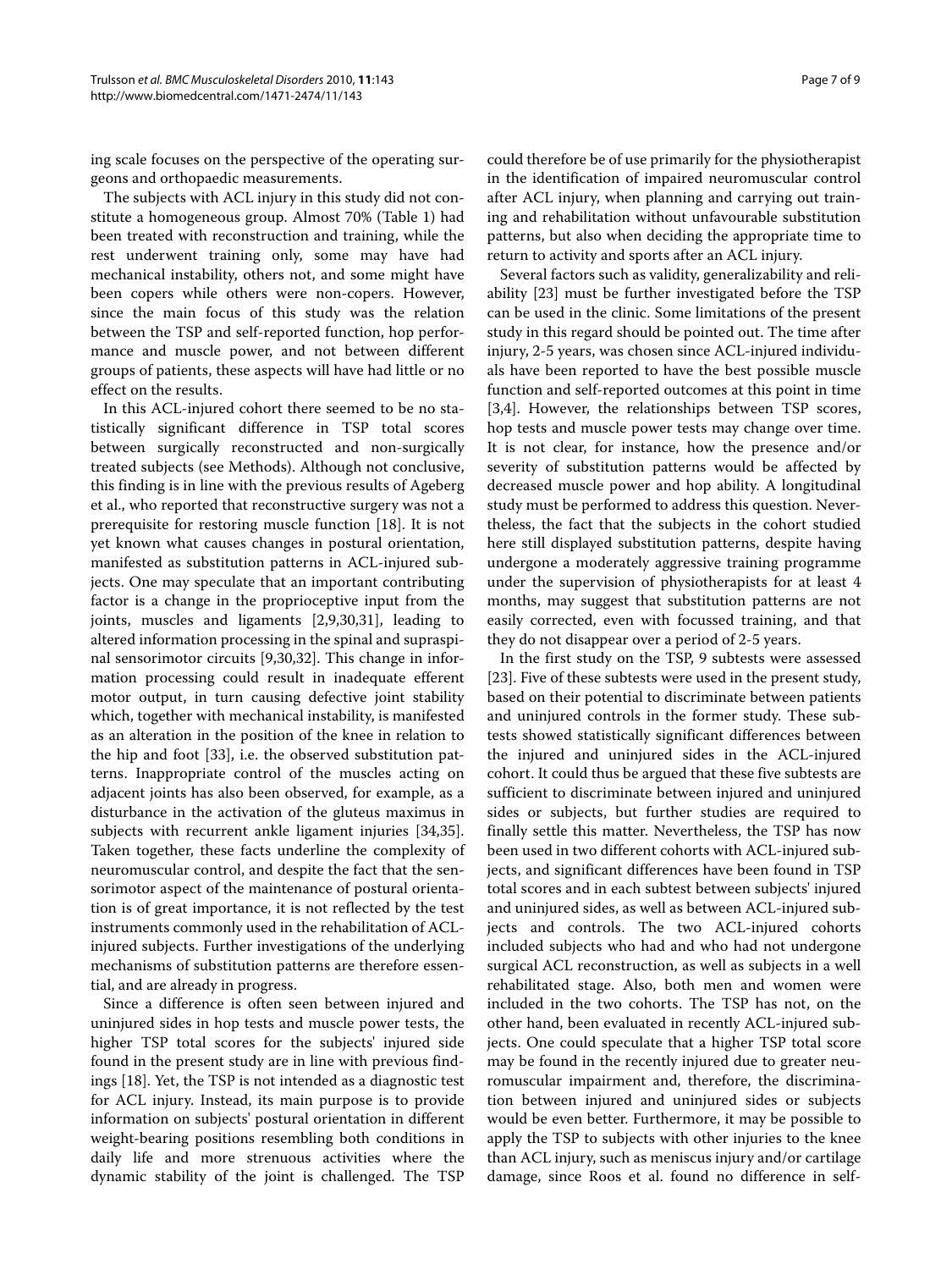reported difficulty in KOOS sport/rec between subjects with ACL injury, meniscus injury, cartilage damage or a combination of these injuries [[26\]](#page-8-3).

Last but not least, to further understand the significance and underlying mechanisms of substitution patterns, and to devise appropriate interventions for reducing these patterns, further studies of, for example, reflex contraction latency of muscles measured with electromyography, documentation with a computerized motion capture system, and longitudinal studies of how substitution patterns change over time, would be highly valuable.

#### **Conclusions**

We conclude that the Test for Substitution Patterns is of relevance to the patient, and that it measures a specific aspect of neuromuscular control not quantified by the other tests investigated. We therefore suggest that the TSP may be a valuable complement in the assessment of neuromuscular control in the rehabilitation of subjects with ACL injury.

#### **Competing interests**

The authors declare that they have no competing interests.

#### **Authors' contributions**

AT contributed to the conception and design of the study and the acquisition of data; she performed the data analysis, and was in charge of drafting and writing the manuscript. ER contributed to the conception and design of the study and the acquisition of data and gave intellectual feedback on the manuscript. EA contributed to the conception and design of the study, the acquisition and analysis of the data, and gave intellectual feedback on the manuscript. MG contributed to the conception and the design of the study, the analysis of the data, contributed in drafting of the manuscript and gave intellectual feedback on the manuscript. All authors read and approved the final manuscript.

#### **Acknowledgements**

The authors are very grateful to Dr. Jonas Björk for his expert advice on statistics. AT and MG were funded by the Swedish Research Council, Project nos. 14015 (PI Martin Garwicz) and 60012701 (a Linné grant to the Neuronano Research Center), respectively. ER was funded by the Swedish Research Council and the Swedish Rheumatism Association. EA was funded by the Swedish National Centre for Research in Sports and the Faculty of Medicine, Lund University.

#### **Author Details**

1Department of Health Sciences, Division of Physiotherapy, Lund University, Sweden, <sup>2</sup>Department of Rehabilitation Medicine, Skåne University Hospital, Sweden, <sup>3</sup>Institute of Sports Science and Clinical Biomechanics, University of Southern Denmark, Odense, Denmark, 4Department of Orthopedics, Clinical Sciences, Lund, Lund University, Sweden and 5Neuronano Research Center, Department of Experimental Medical Science, Lund University, Sweden

#### Received: 1 December 2009 Accepted: 1 July 2010 Published: 1 July 2010

#### **References**

- <span id="page-7-0"></span>1. Williams GN, Chmielewski T, Rudolph K, Buchanan TS, Snyder-Mackler L: Dynamic knee stability: current theory and implications for clinicians and scientists**.** The Journal of orthopaedic and sports physical therapy 2001, 31(10):546-566.
- <span id="page-7-13"></span>2. Ageberg E: Consequences of a ligament injury on neuromuscular function and relevance to rehabilitation - using the anterior cruciate

ligament-injured knee as model**.** J Electromyogr Kinesiol 2002, 12(3):205-212.

- <span id="page-7-1"></span>3. Risberg MA, Lewek M, Snyder-Mackler L: A systematic review of evidence for anterior cruciate ligament rehabilitation: how much and what type? Physical Therapy in Sport 2004, 5(3):125-145.
- <span id="page-7-2"></span>4. Lohmander LS, Englund PM, Dahl LL, Roos EM: The long-term consequence of anterior cruciate ligament and meniscus injuries: osteoarthritis**[.](http://www.ncbi.nlm.nih.gov/entrez/query.fcgi?cmd=Retrieve&db=PubMed&dopt=Abstract&list_uids=17761605)** The American journal of sports medicine 2007, 35(10):1756-1769.
- 5. Roos EM: Joint injury causes knee osteoarthritis in young adults**.** Current opinion in rheumatology 2005, 17(2):195-200.
- <span id="page-7-3"></span>6. Radin EL: Who gets osteoarthritis and why? The Journal of rheumatology 2004, 70:10-15.
- <span id="page-7-4"></span>7. Baratta R, Solomonow M, Zhou BH, Letson D, Chuinard R, D'Ambrosia R: Muscular coactivation. The role of the antagonist musculature in maintaining knee stability**.** The American journal of sports medicine 1988, 16(2):113-122.
- 8. Hewett TE, Zazulak BT, Myer GD, Ford KR: A review of electromyographic activation levels, timing differences, and increased anterior cruciate ligament injury incidence in female athletes**.** British journal of sports medicine 2005, 39(6):347-350.
- <span id="page-7-5"></span>9. Solomonow M, Krogsgaard M: Sensorimotor control of knee stability. A review**.** Scandinavian journal of medicine & science in sports 2001, 11(2):64-80.
- <span id="page-7-6"></span>10. Roos EM, Roos HP, Lohmander LS, Ekdahl C, Beynnon BD: Knee Injury and Osteoarthritis Outcome Score (KOOS)--development of a selfadministered outcome measure**.** The Journal of orthopaedic and sports physical therapy 1998, 28(2):88-96.
- <span id="page-7-7"></span>11. Thomee P, Wahrborg P, Borjesson M, Thomee R, Eriksson BI, Karlsson J: A new instrument for measuring self-efficacy in patients with an anterior cruciate ligament injury**.** Scandinavian journal of medicine & science in sports 2006, 16(3):181-187.
- <span id="page-7-8"></span>12. Gustavsson A, Neeter C, Thomee P, Gravare Silbernagel K, Augustsson J, Thomee R, Karlsson J: A test battery for evaluating hop performance in patients with an ACL injury and patients who have undergone ACL reconstruction**[.](http://www.ncbi.nlm.nih.gov/entrez/query.fcgi?cmd=Retrieve&db=PubMed&dopt=Abstract&list_uids=16525796)** Knee Surg Sports Traumatol Arthrosc 2006, 14(8):778-788.
- 13. Jerre R, Ejerhed L, Wallmon A, Kartus J, Brandsson S, Karlsson J: Functional outcome of anterior cruciate ligament reconstruction in recreational and competitive athletes**.** Scandinavian journal of medicine & science in sports 2001, 11(6):342-346.
- 14. Sernert N, Kartus J, Kohler K, Stener S, Larsson J, Eriksson BI, Karlsson J: Analysis of subjective, objective and functional examination tests after anterior cruciate ligament reconstruction. A follow-up of 527 patients**.** Knee Surg Sports Traumatol Arthrosc 1999, 7(3):160-165.
- <span id="page-7-9"></span>15. Risberg MA, Ekeland A: Assessment of functional tests after anterior cruciate ligament surgery**.** The Journal of orthopaedic and sports physical therapy 1994, 19(4):212-217.
- <span id="page-7-10"></span>16. Neeter C, Gustavsson A, Thomee P, Augustsson J, Thomee R, Karlsson J: Development of a strength test battery for evaluating leg muscle power after anterior cruciate ligament injury and reconstruction**.** Knee Sura Sports Traumatol Arthrosc 2006, 14(6):571-580.
- 17. Augustsson J, Thomee R: Ability of closed and open kinetic chain tests of muscular strength to assess functional performance**.** Scandinavian journal of medicine & science in sports 2000, 10(3):164-168.
- <span id="page-7-16"></span>18. Ageberg E, Thomee R, Neeter C, Silbernagel KG, Roos EM: Muscle strength and functional performance in patients with anterior cruciate ligament injury treated with training and surgical reconstruction or training only: a two to five-year followup**.** Arthritis and rheumatism 2008, 59(12):1773-1779.
- <span id="page-7-11"></span>19. Eastlack ME, Axe MJ, Snyder-Mackler L: Laxity, instability, and functional outcome after ACL injury: copers versus noncopers**.** Med Sci Sports Exerc 1999, 31(2):210-215.
- <span id="page-7-12"></span>20. World health organisation ICF, International Classification of Functioning, Disability and Health [\[http://www.who.int/classifications/](http://www.who.int/classifications/icf/en/) [icf/en/](http://www.who.int/classifications/icf/en/)].<http://www.who.int/classifications/icf/en/>
- <span id="page-7-14"></span>21. Pfeifer K, Banzer W: Motor performance in different dynamic tests in knee rehabilitation**.** Scandinavian journal of medicine & science in sports 1999, 9(1):19-27.
- <span id="page-7-15"></span>22. Shumway-Cook A, Woollacott M: Normal postural control**.** In Motor Control Translating Research into Clinical Practice Third Edition 3rd edition. Edited by: Sabatini P. Philadelphia, Baltimore: Lippincott Williams & Wilkins; 2007:158-186.